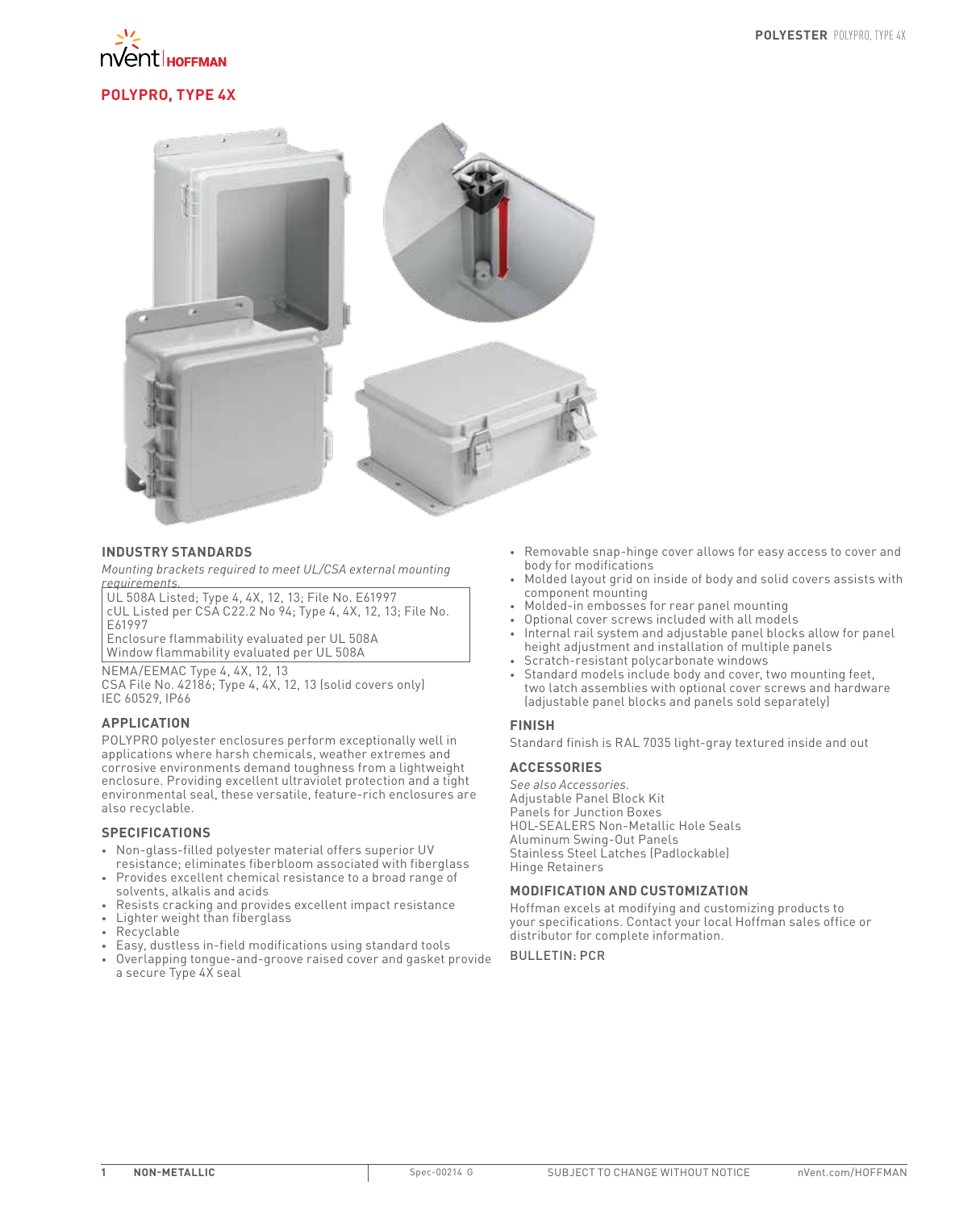

## Standard Product

|                       |                                                   |             |              |                 | <b>Panel Size</b>               |              |              |              |             |              |                                               |                                 |              |
|-----------------------|---------------------------------------------------|-------------|--------------|-----------------|---------------------------------|--------------|--------------|--------------|-------------|--------------|-----------------------------------------------|---------------------------------|--------------|
|                       |                                                   | Cover       | <b>Steel</b> | <b>Aluminum</b> | $D \times E$                    | F.           | G            | H            | Л           |              | M                                             | N                               | W            |
| <b>Catalog Number</b> | AxBxC in./mm                                      | <b>Type</b> | Panel        | Panel           | in./mm                          | in./mm       | in./mm       | in./mm       | in./mm      | in./mm       | in./mm                                        | in./mm                          | in./mm       |
| A644PHC               | $6.12 \times 4.12 \times 4.38$                    | Solid       | A6P4         | A6P4AL          | 4.88 x 2.88                     | 4.32         | 7.38         | 2.56         | 3.91        | 8.15         | $\overline{\phantom{0}}$                      | $\qquad \qquad -$               | 5.23         |
|                       | 155 x 105 x 111                                   |             |              |                 | 124 x 73                        | 110          | 187          | 65           | 99          | 207          | $\qquad \qquad -$                             | $\overline{\phantom{m}}$        | 133          |
| A644PHCW              | $6.12 \times 4.12 \times 4.38$                    | Window      | A6P4         | A6P4AL          | 4.88 x 2.88                     | 4.32         | 7.38         | 2.56         | 3.91        | 8.15         | 4.25                                          | 2.25                            | 5.23         |
|                       | 155 x 105 x 111                                   |             |              |                 | 124 x 73                        | 110          | 187          | 65           | 99          | 207          | 108                                           | 57                              | 133          |
| A664PHC               | $6.12 \times 6.12 \times 4.38$<br>155 x 155 x 111 | Solid       | A6P6         | A6P6AL          | 4.88 x 4.88<br>124 x 124        | 4.32<br>110  | 7.38<br>187  | 4.56<br>116  | 3.91<br>99  | 8.15<br>207  | $\overline{\phantom{0}}$<br>$\qquad \qquad -$ | $\overline{\phantom{m}}$<br>$-$ | 7.23<br>184  |
| A664PHCW              | 6.12 x 6.12 x 4.38<br>155 x 155 x 111             | Window      | A6P6         | A6P6AL          | 4.88 x 4.88<br>124 x 124        | 4.32<br>110  | 7.38<br>187  | 4.56<br>116  | 3.91<br>99  | 8.15<br>207  | 4.25<br>108                                   | 4.25<br>108                     | 7.23<br>184  |
| A864PHC               | 8.12 x 6.12 x 4.38                                | Solid       | A8P6         | A8P6AL          | $6.75 \times 4.88$              | 4.32         | 9.38         | 4.56         | 3.91        | 10.15        | $\overline{\phantom{0}}$                      | $\overline{\phantom{0}}$        | 7.23         |
|                       | 206 x 155 x 111                                   |             |              |                 | 171 x 124                       | 110          | 238          | 116          | 99          | 258          | $\overline{\phantom{0}}$                      | $\overline{\phantom{0}}$        | 184          |
| A864PHCW              | 8.12 x 6.12 x 4.38<br>206 x 155 x 111             | Window      | A8P6         | A8P6AL          | $6.75 \times 4.88$<br>171 x 124 | 4.32<br>110  | 9.38<br>238  | 4.56<br>116  | 3.91<br>99  | 10.15<br>258 | 6.25<br>159                                   | 4.25<br>108                     | 7.23<br>184  |
| A884PHC               | 8.12 x 8.12 x 4.38                                | Solid       | A8P8         | A8P8AL          | $6.75 \times 6.88$              | 4.32         | 9.38         | 6.56         | 3.91        | 10.15        | $\overline{\phantom{0}}$                      | $\qquad \qquad -$               | 9.23         |
|                       | 206 x 206 x 111                                   |             |              |                 | 171 x 175                       | 110          | 238          | 167          | 99          | 258          |                                               | $\overline{\phantom{0}}$        | 234          |
| A884PHCW              | 8.12 x 8.12 x 4.38                                | Window      | A8P8         | A8P8AL          | $6.75 \times 6.88$              | 4.32         | 9.38         | 6.56         | 3.91        | 10.15        | 6.25                                          | 6.25                            | 9.23         |
|                       | 206 x 206 x 111                                   |             |              |                 | 171 x 175                       | 110          | 238          | 167          | 99          | 258          | 159                                           | 159                             | 234          |
| A1084PHC              | 10.12 x 8.12 x 4.38                               | Solid       | A10P8        | A10P8AL         | 8.75 x 6.88                     | 4.32         | 11.38        | 6.56         | 3.91        | 12.15        | $\overline{\phantom{0}}$                      | $\overline{\phantom{0}}$        | 9.23         |
|                       | 257 x 155 x 111                                   |             |              |                 | 222 x 175                       | 110          | 289          | 167          | 99          | 309          | $\overline{\phantom{0}}$                      | $\overline{\phantom{0}}$        | 234          |
| A1084PHCW             | 10.12 x 8.12 x 4.38                               | Window      | A10P8        | A10P8AL         | 8.75 x 6.88                     | 4.32         | 11.38        | 6.56         | 3.91        | 12.15        | 8.25                                          | 6.25                            | 9.23         |
|                       | 257 x 155 x 111                                   |             |              |                 | 222 x 175                       | 110          | 289          | 167          | 99          | 309          | 210                                           | 159                             | 234          |
| A10106PHC             | 10.04 x 10.04 x 6.38                              | Solid       | A10P10       | A10P10AL        | 8.75 x 8.88                     | 6.32         | 11.31        | 8.56         | 5.91        | 12.08        | $\overline{\phantom{0}}$                      | $\overline{\phantom{0}}$        | 11.23        |
|                       | 255 x 255 x 162                                   |             |              |                 | 222 x 226                       | 161          | 287          | 217          | 150         | 307          |                                               | $\overline{\phantom{0}}$        | 285          |
| A10106PHCW            | 10.04 x 10.04 x 6.38                              | Window      | A10P10       | A10P10AL        | 8.75 x 8.88                     | 6.32         | 11.31        | 8.56         | 5.91        | 12.08        | 8.25                                          | 8.25                            | 11.23        |
|                       | 255 x 255 x 162                                   |             |              |                 | 222 x 226                       | 161          | 287          | 217          | 150         | 307          | 210                                           | 210                             | 285          |
| A12106PHC             | 12.08 x 10.09 x 6.38                              | Solid       | A12P10       | A12P10AL        | 10.75 x 8.88                    | 6.32         | 13.34<br>339 | 8.56         | 5.91        | 14.08        | $\overline{\phantom{0}}$                      | $\overline{\phantom{0}}$        | 11.23        |
|                       | 307 x 256 x 162                                   |             |              |                 | 273 x 226                       | 161          |              | 217          | 150         | 358          | $\overline{\phantom{0}}$                      | $\overline{\phantom{0}}$        | 285          |
| A12106PHCW            | 12.08 x 10.09 x 6.38<br>307 x 256 x 162           | Window      | A12P10       | A12P10AL        | 10.75 x 8.88<br>273 x 226       | 6.32<br>161  | 13.34<br>339 | 8.56<br>217  | 5.91<br>150 | 14.08<br>358 | 10.25<br>260                                  | 8.25<br>210                     | 11.23<br>285 |
| A14128PHC             | 14.02 x 12.01 x 8.35                              | Solid       | A14P12       | A14P12AL        | 12.75 x 10.88                   | 8.27         | 15.27        | 10.56        | 7.91        | 16.04        | $\overline{\phantom{0}}$                      | $\qquad \qquad -$               | 13.32        |
|                       | 356 x 305 x 212                                   |             |              |                 | 324 x 276                       | 210          | 388          | 268          | 201         | 407          | $-$                                           | $\overline{\phantom{0}}$        | 338          |
| A14128PHCW            | 14.02 x 12.01 x 8.35                              | Window      | A14P12       | A14P12AL        | 12.75 x 10.88                   | 8.27         | 15.27        | 10.56        | 7.91        | 16.04        | 12.25                                         | 10.25                           | 13.32        |
|                       | 356 x 305 x 212                                   |             |              |                 | 324 x 276                       | 210          | 388          | 268          | 201         | 407          | 311                                           | 260                             | 338          |
| A16148PHC             | 16.02 x 14.01 x 8.35                              | Solid       | A16P14       | A16P14AL        | 14.75 x 12.88                   | 8.27         | 17.27        | 12.56        | 7.91        | 18.04        | $-$                                           | $\overline{\phantom{m}}$        | 15.32        |
|                       | 407 x 356 x 212                                   |             |              |                 | 375 x 327                       | 210          | 439          | 319          | 201         | 458          | $\qquad \qquad -$                             | $-$                             | 389          |
| A16148PHCW            | 16.02 x 14.01 x 8.35                              | Window      | A16P14       | A16P14AL        | 14.75 x 12.88                   | 8.27         | 17.27        | 12.56        | 7.91        | 18.04        | 14.25                                         | 12.25                           | 15.32        |
|                       | 407 x 356 x 212                                   |             |              |                 | 375 x 327                       | 210          | 439          | 319          | 201         | 458          | 362                                           | 311                             | 389          |
| A181610PHC            | 17.95 x 15.94 x 10.35                             | Solid       | A18P16       | A18P16AL        | 16.75 x 14.88                   | 10.27        | 19.20        | 14.56        | 9.91        | 19.97        | $\overline{\phantom{0}}$                      | $\overline{\phantom{0}}$        | 17.32        |
|                       | 456 x 405 x 263                                   |             |              |                 | 425 x 378                       | 261          | 488          | 370          | 252         | 507          | $\qquad \qquad -$                             | $\overline{\phantom{m}}$        | 440          |
| A181610PHCW           | 17.95 x 15.94 x 10.35<br>456 x 405 x 263          | Window      | A18P16       | A18P16AL        | 16.75 x 14.88<br>425 x 378      | 10.27<br>261 | 19.20<br>488 | 14.56<br>370 | 9.91<br>252 | 19.97<br>507 | 16.25<br>413                                  | 14.25<br>362                    | 17.32<br>440 |

Purchase panels separately. Panels are available in aluminum, mild steel, stainless steel, conductive and composite materials.







87925133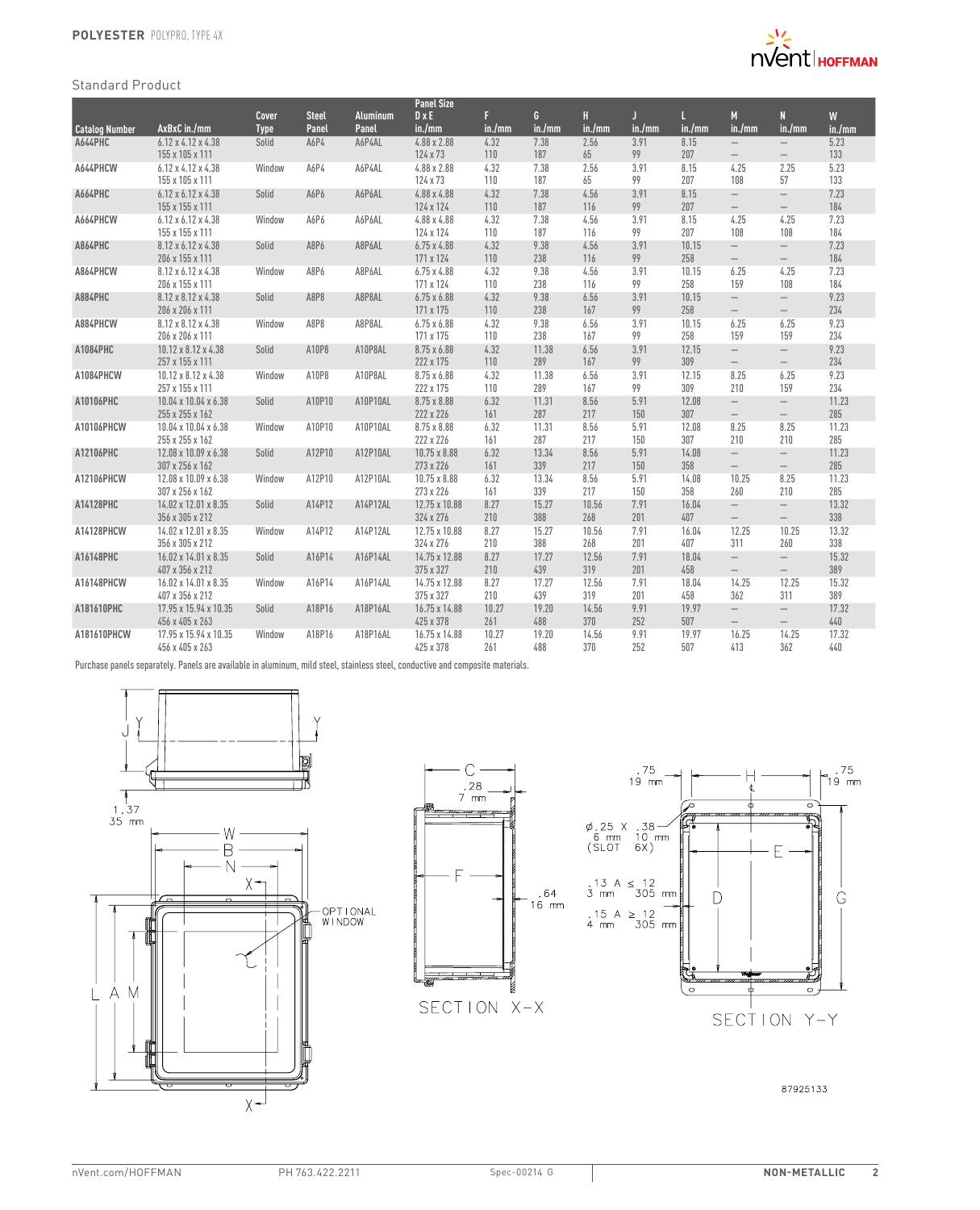

# **ADJUSTABLE PANEL BLOCK KIT**

Panel blocks slide inside POLYPRO's internal rail system for panel height adjustment within top 5 in. of enclosure. Allows for installation of multiple panels.

# BULLETIN: PCRY

| <b>Catalog Number</b> |  |
|-----------------------|--|
| <b>APNLBLK</b>        |  |
| Includes Allen wrench |  |



# **POLYESTER MOUNTING BRACKET KITS**

Replacement POLYPRO mounting brackets are sold in sets of two and include hardware for mounting to enclosure. *Included with standard POLYPRO models.*

## BULLETIN: PCRY

| <b>Catalog Number</b> | Description (in.) | Qty. |
|-----------------------|-------------------|------|
| APOLYFT4              | 4.00              |      |
| APOLYFT6              | 6.00              |      |
| APOLYFT8              | 8.00              | ŋ    |
| APOLYFT10             | 10.00             |      |
| APOLYFT12             | 12.00             | ŋ    |
| APOLYFT14             | 14.00             |      |
| APOLYFT16             | 16.00             |      |



# **ALUMINUM SWING-OUT PANELS**

Includes four POLYPRO Adjustable Panel Blocks. No enclosure modification is required for installation.

## BULLETIN: PCRY



| <b>Catalog Number</b> | $D \times E$ (in.)  | $D \times E$ (mm) |
|-----------------------|---------------------|-------------------|
| A64PSWPNL             | $5.00 \times 3.62$  | 127 x 92          |
| A66PSWPNL             | $5.00 \times 5.62$  | 127 x 143         |
| A86PSWPNL             | $7.00 \times 5.62$  | 178 x 143         |
| A88PSWPNL             | 7.00 x 7.62         | 178 x 194         |
| A108PSWPNL            | $9.00 \times 7.62$  | 229 x 194         |
| A1010PSWPNL           | $9.00 \times 9.62$  | 229 x 244         |
| A1210PSWPNL           | $11.00 \times 9.62$ | 279 x 244         |
| A1412PSWPNL           | 13.00 x 11.62       | 330 x 295         |
| A1614PSWPNL           | 15.00 x 13.62       | 381 x 346         |
| A1816PSWPNL           | 17.00 x 15.62       | 432 x 397         |